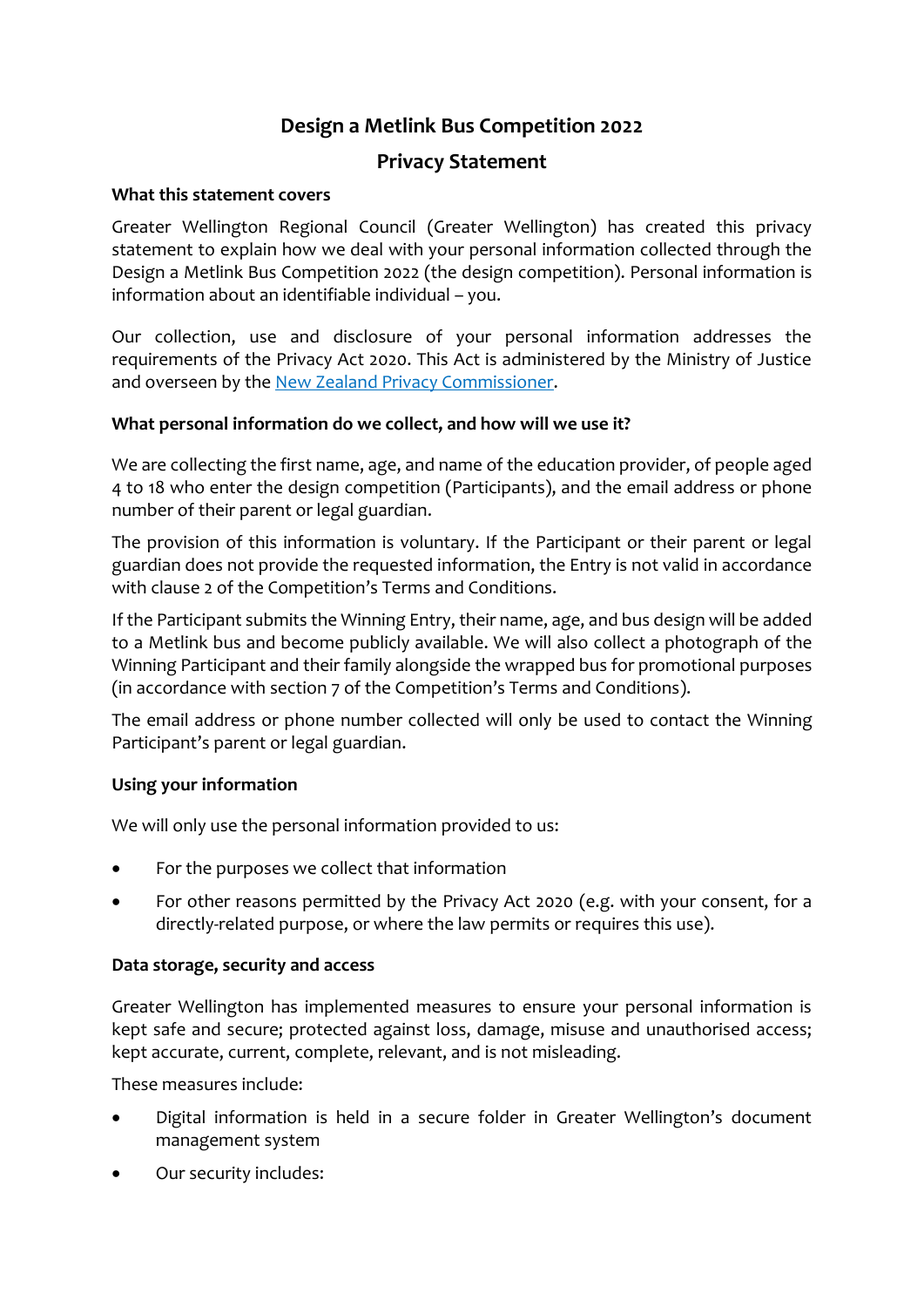- o Access to this folder is restricted to Metlink's Community Engagement Advisor and Greater Wellington's Marketing and Communications Coordinator
- o Any changes to these access permissions require approval by Greater Wellington's Manager Customer Engagement
- o Any access to this folder and the information stored within it is recorded and monitored by Greater Wellington
- Physical entries are stored in a secure, locked location at Greater Wellington's Cuba St. Office location for the period of the competition.

# **Sharing your information**

The following information will be used in promotional material and therefore shared widely (in accordance with clause 7 of the Competition's Terms and Conditions), including with agencies supporting those promotions:

- The Winning Participant's first name, age, and bus design as included in the bus wrap
- The photograph of the Winning Participant and their family alongside the wrapped bus will be promoted by Greater Wellington's media releases, newsletters, Facebook page at [www.facebook.com/GreaterWellington](http://www.facebook.com/GreaterWellington) and Metlink's Facebook page at <https://www.facebook.com/metlinkwgtn>

In the event that Greater Wellington runs a similar design competition in 2023, the Winning Entries, including Personal Information, may be used to advertise and promote that competition.

# **How long do we hold your personal information?**

We will retain all personal information that we collect until Monday 7 August 2023, or as required by law.

# **Accessing and correcting your personal information**

You can:

- Ask us to confirm whether we hold personal information about you
- Request access to that information by emailing us at [privacy@gw.govt.nz](mailto:privacy@gw.govt.nz)
- If applicable, ask us to correct that information.

Once we have verified your identity, we will provide you with confirmation and access, unless we believe we should withhold the information under the Privacy Act 2020. We will deal with your request within 20 working days; and, if we decide to withhold, we will provide the reasons and supporting grounds.

# **Correction**

If we: